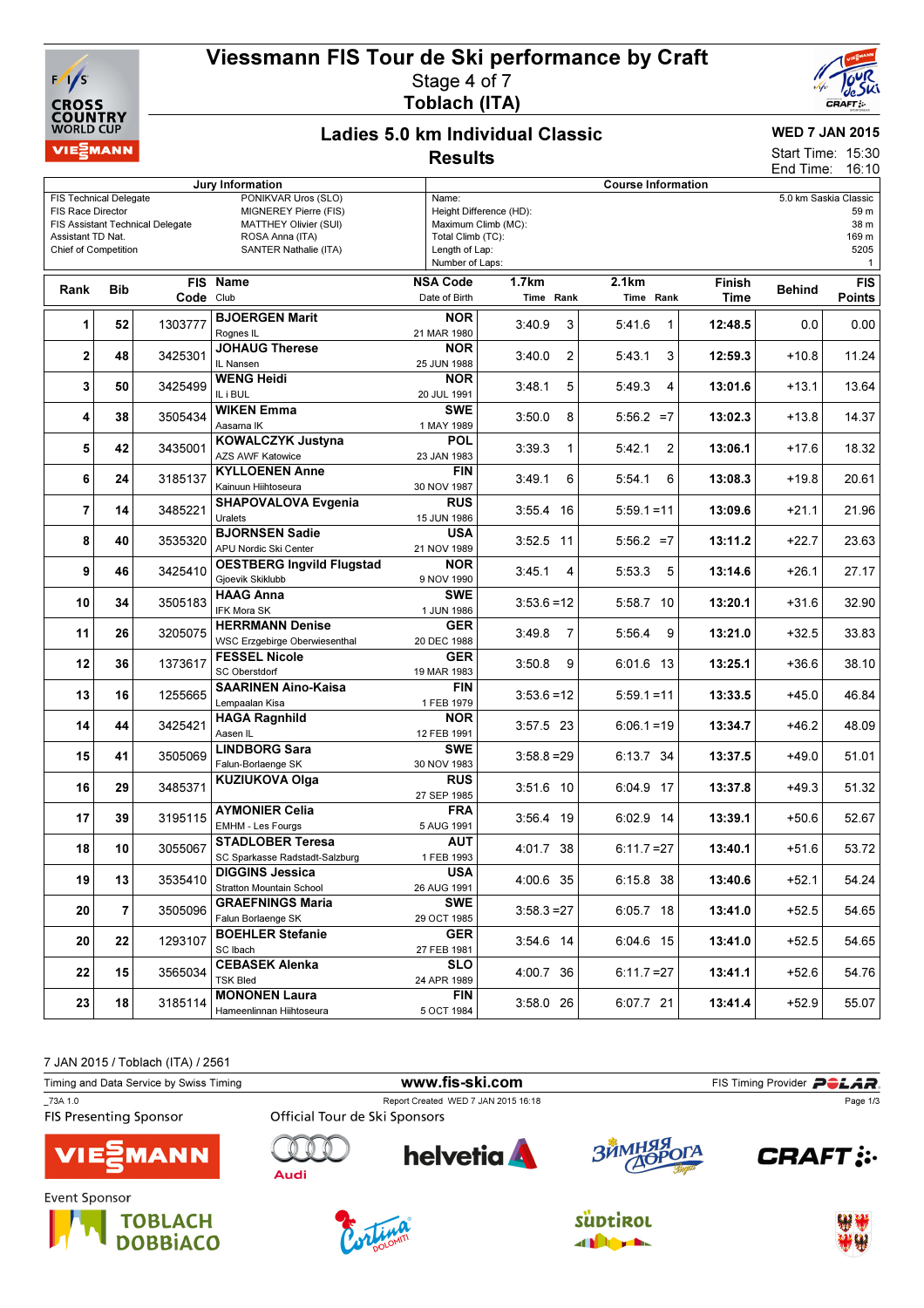

## Viessmann FIS Tour de Ski performance by Craft Stage 4 of 7 Toblach (ITA)



#### Ladies 5.0 km Individual Classic Results

WED 7 JAN 2015 Start Time: 15:30

|      |                         |           | 1 1634 I 16                                                         |                                  |                           |                    |                |               | End Time:<br>16:10          |
|------|-------------------------|-----------|---------------------------------------------------------------------|----------------------------------|---------------------------|--------------------|----------------|---------------|-----------------------------|
| Rank | <b>Bib</b>              | Code Club | FIS Name                                                            | <b>NSA Code</b><br>Date of Birth | <b>1.7km</b><br>Time Rank | 2.1km<br>Time Rank | Finish<br>Time | <b>Behind</b> | <b>FIS</b><br><b>Points</b> |
| 24   | 35                      | 3485336   | <b>USATOVA Oxana</b>                                                | <b>RUS</b><br>19 OCT 1988        | 3:54.7 15                 | $6:06.1 = 19$      | 13:42.7        | $+54.2$       | 56.42                       |
| 25   | 32                      | 3485491   | <b>TANYGINA Alevtina</b>                                            | <b>RUS</b><br>15 DEC 1989        | 4:01.3 37                 | 6:10.4 24          | 13:43.2        | $+54.7$       | 56.94                       |
| 26   | 30                      | 3155041   | <b>VRABCOVA - NYVLTOVA Eva</b><br>Olfin Car - Vella Trutnov / CS MV | <b>CZE</b><br>6 FEB 1986         | $3:56.3$ 18               | 6:04.7 16          | 13:43.5        | $+55.0$       | 57.25                       |
| 27   | 20                      | 3505003   | <b>RYDQVIST Maria</b><br>Aelvdalens IF                              | <b>SWE</b><br>22 MAR 1983        | 3:59.9 32                 | 6:10.7 25          | 13:45.3        | $+56.8$       | 59.13                       |
| 28   | 6                       | 3515184   | <b>VON SIEBENTHAL Nathalie</b><br>Turbach-Bissen                    | SUI<br>30 SEP 1993               | $3:58.3 = 27$             | 6:12.5 32          | 13:49.5        | $+1:01.0$     | 63.50                       |
| 29   | 28                      | 3535261   | <b>STEPHEN Elizabeth</b><br><b>Burke Mountain Academy</b>           | <b>USA</b><br>12 JAN 1987        | 4:03.2 40                 | 6:09.9 23          | 13:50.1        | $+1:01.6$     | 64.12                       |
| 30   | 4                       | 3295144   | <b>DEBERTOLIS Ilaria</b><br>G.S. FIAMME ORO MOENA                   | ITA<br>17 SEP 1989               | $3:57.9 = 24$             | 6:13.2 33          | 13:52.5        | $+1:04.0$     | 66.62                       |
| 31   | 12                      | 3435014   | <b>JASKOWIEC Sylwia</b><br>LKS HILLTOP Wisniowa - Osieczany         | <b>POL</b><br>1 MAR 1986         | 4:02.9 39                 | $6:14.6=35$        | 13:54.0        | $+1:05.5$     | 68.18                       |
| 32   | $\overline{\mathbf{2}}$ | 3295088   | <b>DE MARTIN TOPRANIN Virginia</b><br>C.S. FORESTALE DELLO STATO    | ITA<br>20 AUG 1987               | 3:59.8 31                 | 6:11.6 26          | 13:54.8        | $+1:06.3$     | 69.02                       |
| 33   | 8                       | 3195056   | <b>JEAN Aurore</b><br>Douanes SC Grandvaux                          | <b>FRA</b><br>25 JUN 1985        | 4:00.0 33                 | 6:12.3 31          | 13:55.2        | $+1:06.7$     | 69.43                       |
| 34   | 23                      | 3435018   | <b>KUBINSKA Kornelia</b><br>AZS AWF Katowice                        | <b>POL</b><br>3 AUG 1985         | $3:57.9 = 24$             | 6:15.5 37          | 13:55.7        | $+1:07.2$     | 69.95                       |
| 35   | 47                      | 3295170   | <b>BAUDIN Francesca</b><br>GRUPPO SCIATORI FIAMME GIALLE            | <b>ITA</b><br>25 NOV 1993        | 3:57.3 22                 | 6:11.9 30          | 13:55.8        | $+1:07.3$     | 70.06                       |
| 36   | 33                      | 3055085   | <b>SCHWARZ Nathalie</b><br>SU Raika Zwettl-Oberoesterreich          | <b>AUT</b><br>29 JUL 1993        | 4:05.7 42                 | 6:23.6 43          | 14:02.8        | $+1:14.3$     | 77.35                       |
| 37   | 21                      | 3205124   | <b>SIEGEL Monique</b><br>WSC Erzgebirge Oberwiesenthal              | <b>GER</b><br>1 JAN 1989         | $4:07.1 = 45$             | 6:24.4 45          | 14:03.1        | $+1:14.6$     | 77.66                       |
| 38   | 11                      | 3485888   | <b>SHUNIAEVA Nadezhda</b>                                           | <b>RUS</b><br>11 NOV 1993        | 4:05.5 41                 | 6:20.7 42          | 14:03.4        | $+1:14.9$     | 77.97                       |
| 39   | 45                      | 3195010   | <b>THOMAS HUGUE Coraline</b><br>EMHM - Crevoux                      | <b>FRA</b><br>11 MAR 1984        | 4:07.5 47                 | 6:26.4 47          | 14:04.8        | $+1:16.3$     | 79.43                       |
| 40   | 25                      | 3565053   | <b>EINFALT Lea</b><br><b>TSK Triglav Kranj</b>                      | <b>SLO</b><br>19 MAY 1994        | 4:07.0 44                 | 6:18.9 40          | 14:05.4        | $+1:16.9$     | 80.05                       |
| 41   | 43                      | 3505223   | <b>SOEDERLUND Helene</b><br>IFK Mora SK                             | <b>SWE</b><br>9 MAY 1987         | $3:58.8 = 29$             | 6:19.2 41          | 14:08.7        | $+1:20.2$     | 83.49                       |
| 42   | 49                      | 1365857   | <b>RANDALL Kikkan</b><br>APU Nordic Ski Center                      | <b>USA</b><br>31 DEC 1982        | 3:56.2 17                 | 6:11.8 29          | 14:09.1        | $+1:20.6$     | 83.90                       |
| 43   | 17                      | 3295237   | <b>STUERZ Giulia</b><br>G.S. FIAMME ORO MOENA                       | ITA<br>20 JUN 1993               | $4:07.1 = 45$             | 6:24.8 46          | 14:12.5        | $+1:24.0$     | 87.44                       |
| 44   | 37                      | 3205176   | <b>RINGWALD Sandra</b><br>ST Schonach-Rohrhardsberg                 | <b>GER</b><br>27 SEP 1990        | 4:00.1 34                 | 6:17.4 39          | 14:14.0        | $+1:25.5$     | 89.00                       |
| 45   | 31                      | 3535304   | <b>CALDWELL Sophie</b><br><b>Stratton Mountain School</b>           | <b>USA</b><br>22 MAR 1990        | 4:09.5 49                 | 6:28.9 48          | 14:14.1        | $+1:25.6$     | 89.11                       |
| 46   | 27                      | 3535124   | <b>SARGENT Ida</b><br>Craftsbury Nordic Ski Club                    | <b>USA</b><br>25 JAN 1988        | 3:56.9 20                 | 6:09.3 22          | 14:19.5        | $+1:31.0$     | 94.73                       |
| 47   | 19                      | 3495008   | <b>ORGUE Laura</b><br>CEFUC-RFEDI                                   | <b>SPA</b><br>11 SEP 1986        | 4:11.9 51                 | 6:31.2 49          | 14:22.2        | $+1:33.7$     | 97.54                       |
| 48   | 9                       | 3485849   | <b>NECHAEVSKAYA Anna</b>                                            | <b>RUS</b><br>21 AUG 1991        | 4:08.6 48                 | 6:23.8 44          | 14:24.4        | $+1:35.9$     | 99.83                       |
| 49   | 51                      | 3485198   | <b>IVANOVA Julia</b><br>Saturn                                      | <b>RUS</b><br>9 SEP 1985         | $3:57.2$ 21               | $6:14.6=35$        | 14:31.0        | $+1:42.5$     | 106.70                      |

7 JAN 2015 / Toblach (ITA) / 2561

| Timing and Data Service by Swiss Timing |                               |                                     | FIS Timing Provider <b>POLAR</b> . |               |
|-----------------------------------------|-------------------------------|-------------------------------------|------------------------------------|---------------|
| 73A 1.0                                 |                               | Report Created WED 7 JAN 2015 16:18 |                                    | Page 2/3      |
| <b>FIS Presenting Sponsor</b>           | Official Tour de Ski Sponsors |                                     |                                    |               |
| <b>VIE</b> MANN                         | Audi                          | <b>helvetia</b>                     | ЗЙМНЯЯ ОГА                         | <b>CRAFT:</b> |
| Event Sponsor                           |                               |                                     |                                    |               |